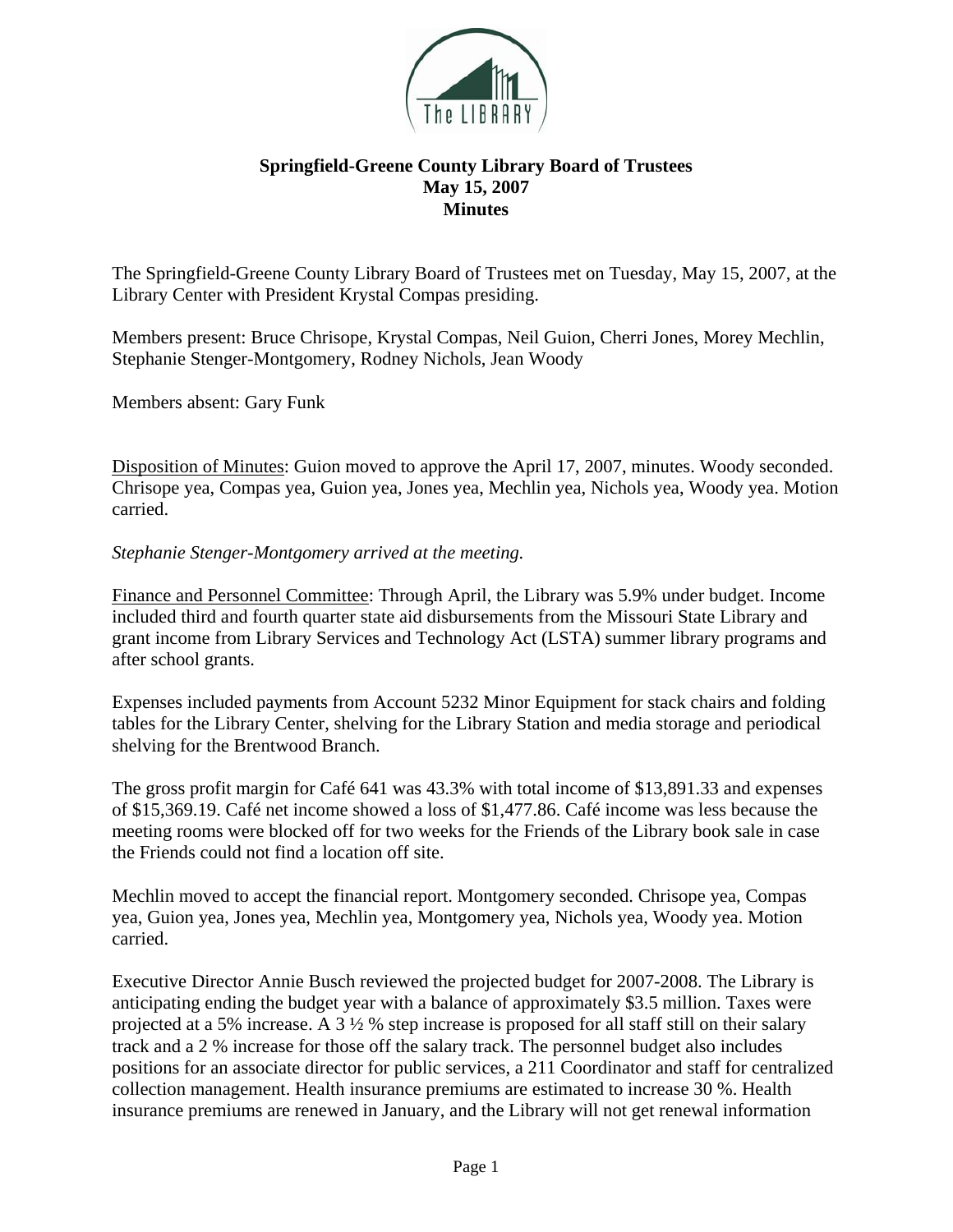until October. The Library Collections budget is 20% of the operating budget as established by Board policy. The budget will be approved at the June meeting.

Buildings and Grounds Committee: A building permit was issued for the Strafford Branch so work will begin soon. All other branch projects are progressing.

Programs, Services and Technology Committee: Chair Cherri Jones reported 24,641 children and 1,894 adults have attended Library programs to date this budget year. More than 98,000 patrons have used the meeting rooms and volunteers have contributed 3,425 hours to date this budget year.

Report of the Director: The area schools and public responded well to this year's community reading program, the Big Read. Staff is already working on the title for next year's program.

The Library was given an Honorable Mention in the 101-250 employee category of *417 Magazine's* Best Places to Work contest.

Developer Craig Wagoner had a slight revision to the lease for the Downtown Branch. As soon as the Finance and Personnel Committee respond to Busch about the changes, the lease will be signed.

State libraries received an increase in per capita state aid and in funding from the Athletes and Entertainers Tax. MOREnet, the Missouri Research and Education Network, gained \$2.5 million to help in the purchase of additional bandwidth to serve the growing Internet connectivity needs of the educational institutions.

The Library Foundation and the Springfield Ballet will receive about \$600 each from the cosponsored fundraising event at the preview performance of *Romeo and Juliet*.

Dr. Jim Giglio hosted the first southwest Missouri reception for the University of Missouri Press at the Library Center. The Missouri State University professor of history discussed and signed his recently revised biography of Stan Musial, the famous St. Louis Cardinals pitcher.

Special Projects Coordinator Martha Love traveled to St. Louis to meet with United Way officials about 211, a statewide social services phone service and database. The plan is to expand the existing program to 36 counties in southwest Missouri.

The Friends of the Library book sale will be held on May 24-28 at Remington's.

New Business: The four-year contract with The Signature Bank will expire on June 30, 2007. A bid document was sent to area banks and proposals were due on April 30, with a new contract commencing July 1, 2007. It was the consensus of the Board to authorize the Finance and Personnel Committee to award the bid for banking services after review of the bid documents.